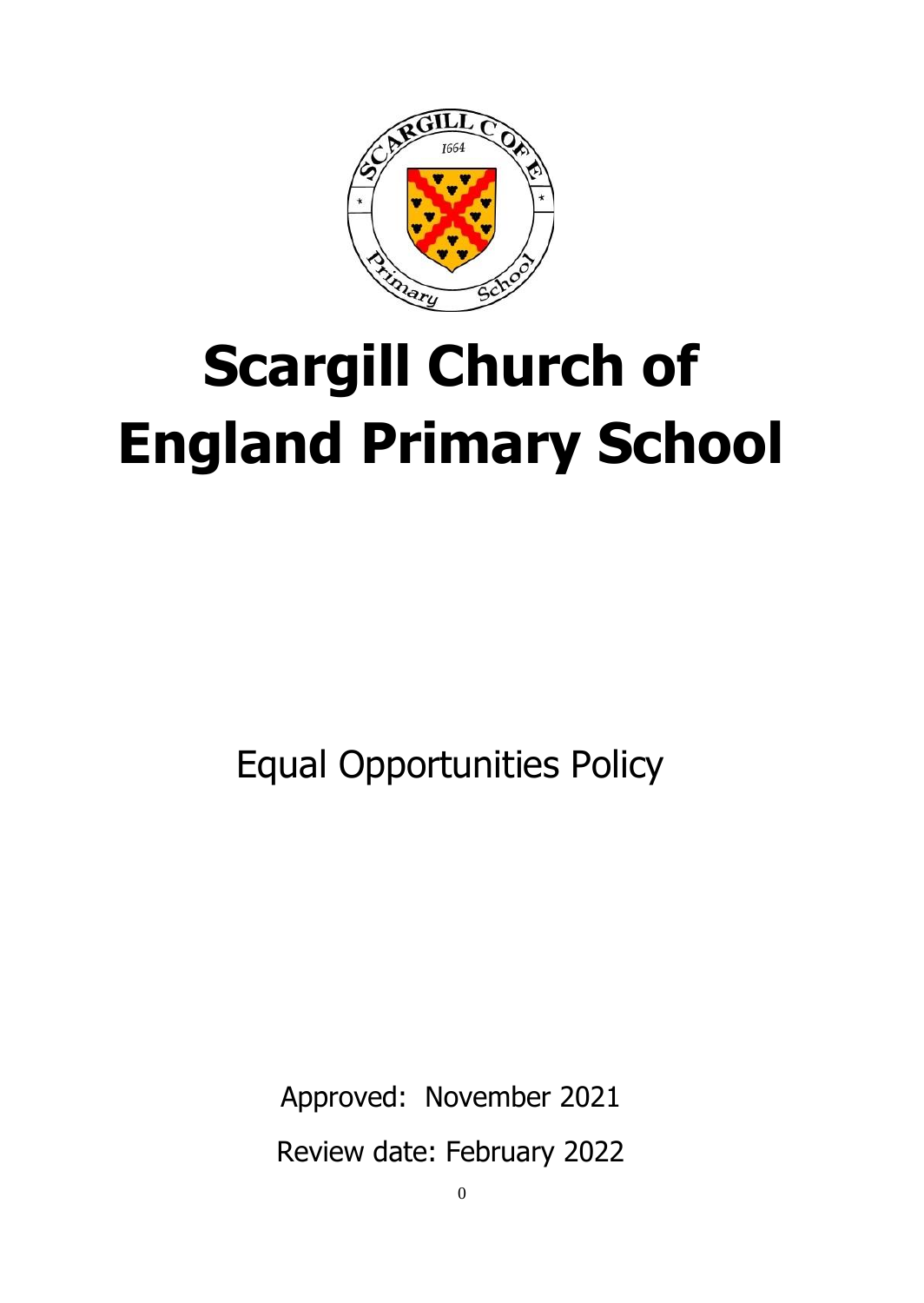

# **Equal Opportunities Policy**

Approved by Trust Board: 28<sup>th</sup> September 2021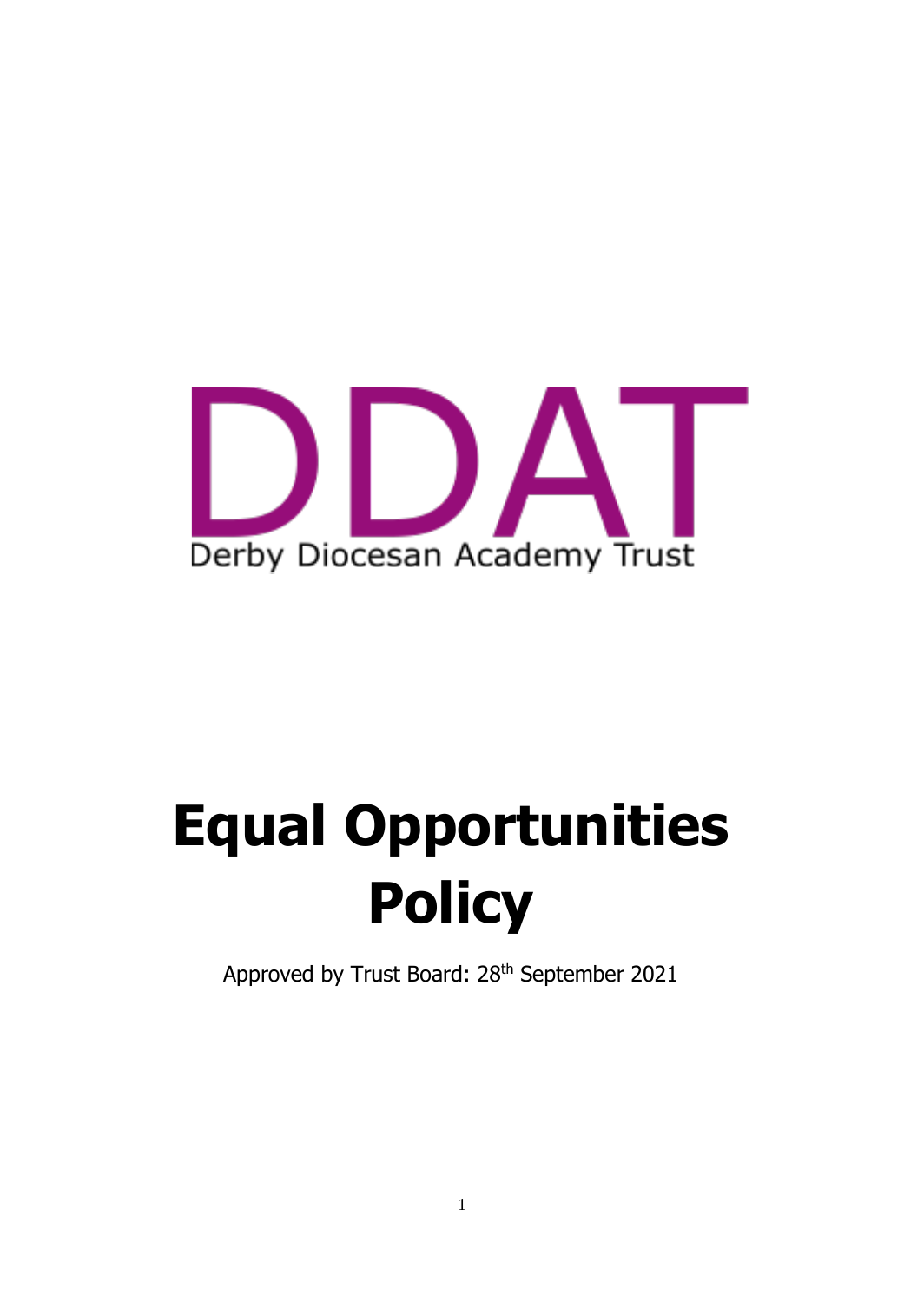# 1 **EQUAL OPPORTUNITIES STATEMENT**

- 1.1 Derby Diocesan Academy Trust ("the Trust", "DDAT") recognises its responsibilities in the employment of staff in its schools and in its teaching and learning approaches.
- 1.2 In accordance with those responsibilities, the Trust wishes to ensure the fair and equal treatment of all its staff, pupils, all those who are applicants to work in the schools and those individuals who undertake work on Trust premises regardless of age, disability, gender reassignment, marital or civil partner status, pregnancy or maternity, race, colour, nationality, ethnic or national origin, religion or belief, sex or sexual orientation.
- 1.3 The Trust is committed to monitoring the make-up of its workforce in encouraging equality, diversity and inclusion, and aims to employ a workforce that reflects the population of Derby City and Derbyshire. The Trust will monitor how this policy is working in practice, and consider and take action to address any issues, particularly with regard to encouraging equality, diversity and inclusion.
- 1.4 This policy sets out the Trust's and schools' approach to equal opportunities and the avoidance of discrimination at work. It applies to all aspects of employment with DDAT, including recruitment, pay and conditions, training, appraisals, promotion, conduct at work, disciplinary and grievance procedures, and termination of employment.
- 1.5 All managers must set an appropriate standard of behaviour to staff, pupils and parents. All Managers will lead by example and ensure that those they manage adhere to the policy and promote the Trust's and school's aims and objectives with regard to equal opportunities. Managers will be given appropriate training on equal opportunities awareness and equal opportunities recruitment and selection best practice.
- 1.6 If staff have any questions about this policy or would like to suggest ways in which it might be improved, they should contact their Line Manager or Human Resources ("HR") team.
- 1.7 This policy covers all employees, officers, consultants, contractors, volunteers, casual workers and agency workers, working for the Trust.
- 1.8 This policy does not form part of any employee's contract of employment and DDAT may amend it at any time following consultation with recognised Trade Unions. This policy has been implemented following consultation with all recognised Trade Unions.

#### 2 **DISCRIMINATION**

- 2.1 Staff must not unlawfully discriminate against or harass other people including current and former employees, job applicants, pupils, parents, carers and visitors. All forms of discrimination (including direct and indirect discrimination, harassment or victimisation) are prohibited under this policy and are unlawful.
- 2.2 The Trust recognises that the avoidance of discrimination is not sufficient to ensure that equality exists in each of its schools. The Trust will therefore give full consideration to measures of positive action which may assist in achieving the aims of this policy. This is action designed to encourage or facilitate the employment or training of minority or disadvantaged groups. The Trust will not discriminate in favour of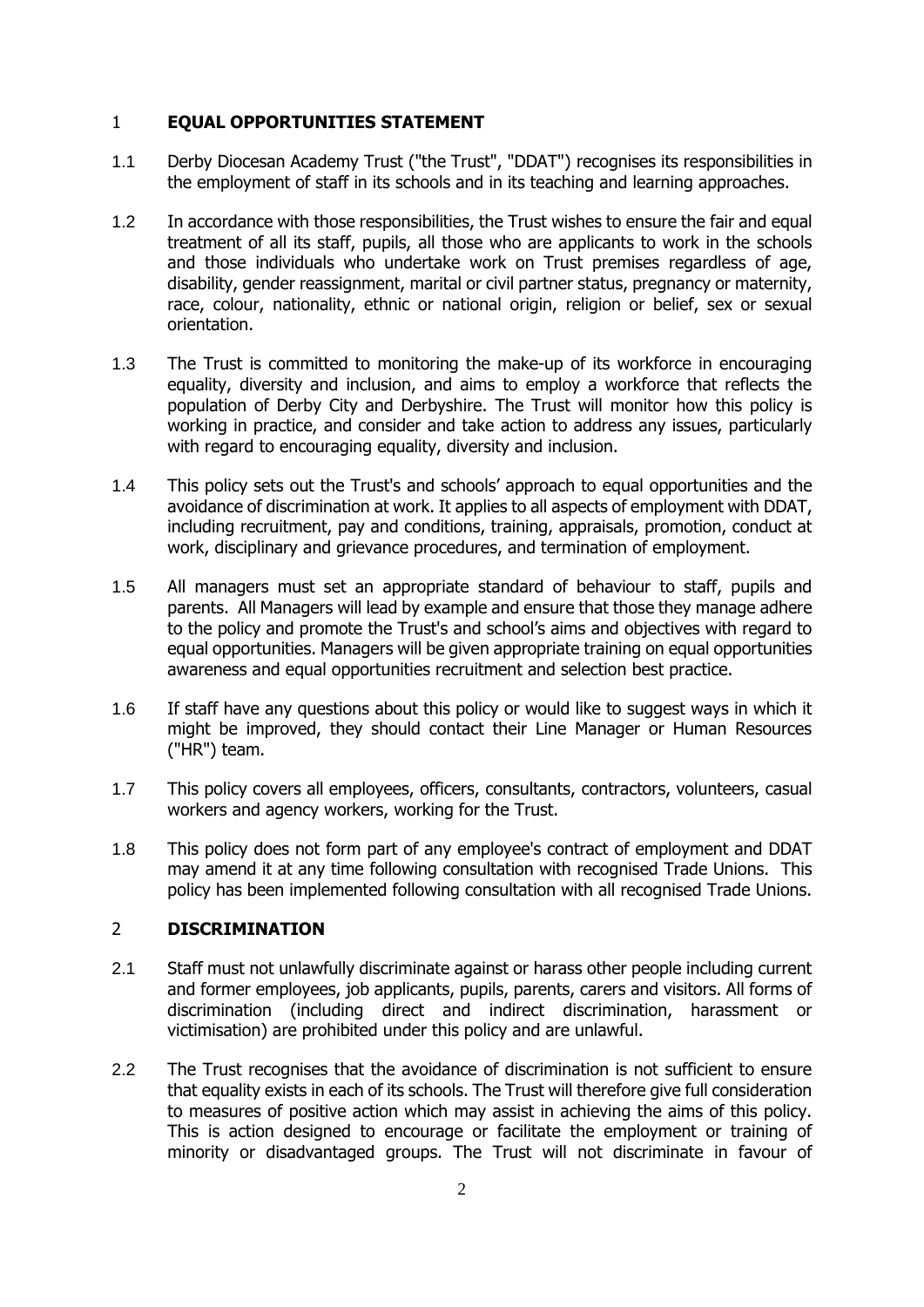individuals from specific groups (positive discrimination), but it will take positive action which enables members of those groups to compete on an equal basis.

### 3 **RECRUITMENT AND SELECTION**

- 3.1 Recruitment, promotion, and other selection exercises such as redundancy selection will be conducted on the basis of merit, against objective criteria that avoid discrimination, and in line with other relevant DDAT policies and Keeping Children Safe in Education guidance. Shortlisting should be done by more than one person and appropriate advice should be sought from the HR team, where possible.
- 3.2 Permanent vacancies will be advertised openly and will normally be available for members of staff in the Trust to apply. In most cases vacancies will be advertised externally unless there are reasons why this should not occur, for example in situations of potential redundancy or where an existing member of staff is being transferred to a new interim or temporary role as part of their ongoing employment with the Trust. The Trust will ensure that decisions taken regarding the transferability of existing employees to interim roles are based on objective criteria that avoid discrimination.
- 3.3 The Trust is committed to taking steps to ensure that its vacancies are advertised to a diverse labour market and, where relevant, to particular groups that have been identified as disadvantaged or underrepresented in our organisation. Where appropriate, the HR team may approve the use of lawful exemptions to recruit someone with a particular protected characteristic, and where this occurs, the advertisement should specify the exemption that applies.
- 3.4 The Trust will avoid using wording in advertisements which may discourage particular groups from applying. Job applicants should not be asked questions which might suggest an intention to discriminate on grounds of a protected characteristic.
- 3.5 Job applicants should not be asked about health or disability before a job offer is made. There are limited exceptions which should only be used with the approval of the HR team. For example:
	- 3.5.1 Questions necessary to establish if an applicant can perform an intrinsic part of the job (subject to any reasonable adjustments).
	- 3.5.2 Questions to establish if an applicant is fit to attend an assessment or any reasonable adjustments that may be needed at interview or assessment.
	- 3.5.3 Positive action to recruit disabled persons.
	- 3.5.4 Equal opportunities monitoring (which will not form part of the selection or decision-making process).

Where necessary, job offers can be made conditional on a satisfactory medical check.

3.6 DDAT is required by law to ensure that all employees are entitled to work in the UK. Assumptions about immigration status should not be made based on appearance or apparent nationality. All prospective employees, regardless of nationality, must be able to produce original documents (such as a passport) before employment starts, to satisfy current immigration legislation. The list of acceptable documents is available from UK Visas and Immigration.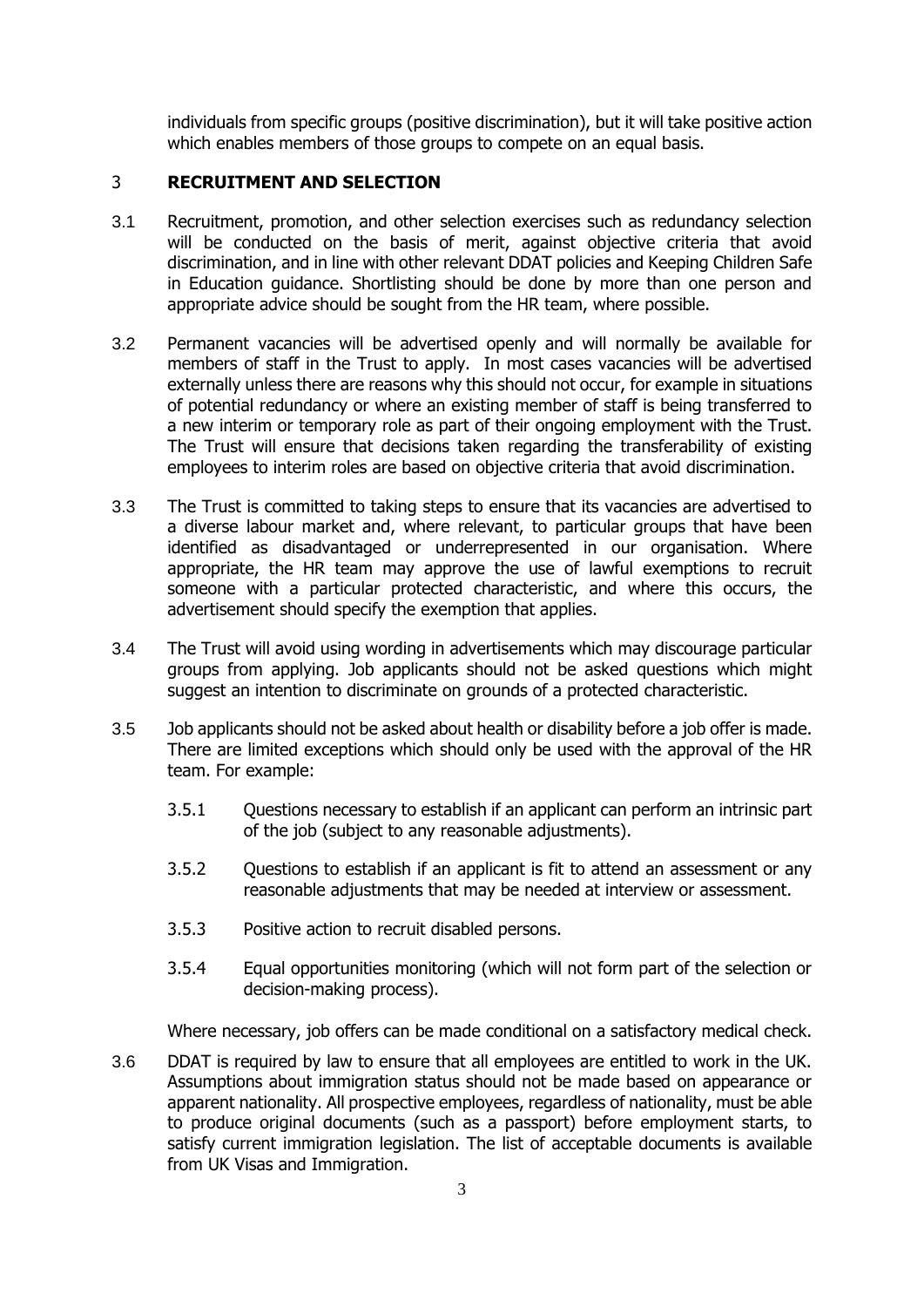3.7 To ensure that this policy is operating effectively, and to identify groups that may be underrepresented or disadvantaged in the Trust, DDAT monitor applicants' ethnic group, gender, disability, sexual orientation, religion and age as part of the recruitment procedure. Provision of this information is voluntary, and it will not adversely affect an individual's chances of recruitment or any other decision related to their employment. The information is removed from applications before shortlisting and kept in an anonymised format solely for the purposes stated in this policy. Analysing this data helps the Trust take appropriate steps to avoid discrimination and improve equality and diversity.

# 4 **TRAINING AND PROMOTION**

4.1 Training needs will be identified through regular appraisals. You will be given appropriate access to training to enable you to progress within the Trust and all promotion decisions will be made on the basis of merit.

# 5 **TERMINATION OF EMPLOYMENT**

- 5.1 The Trust will ensure that redundancy criteria and procedures are fair and objective and are not directly or indirectly discriminatory.
- 5.2 The Trust will also ensure that disciplinary procedures and penalties are applied without discrimination, whether they result in disciplinary warnings, dismissal or other disciplinary action.

#### 6 **DISABILITIES**

- 6.1 If you are disabled or become disabled, you are encouraged to tell DDAT about your condition so that appropriate support and reasonable adjustments can be made.
- 6.2 If you experience difficulties at work because of your disability, you may wish to contact your line manager to discuss any reasonable adjustments that would help overcome or minimise the difficulty. Your line manager (supported by the HR team) may wish to consult with you, and any appropriate professional body/adviser about possible adjustments. The Trust will consider the matter carefully and try to accommodate your needs within reason. If the Trust considers a particular adjustment would not be reasonable it will explain its reasons and try to find an alternative solution where possible.
- 6.3 The Trust will monitor the physical features of its premises to consider whether they might place anyone with a disability at a substantial disadvantage. Where necessary, the Trust will take reasonable steps to improve access.

# 7 **PART-TIME AND FIXED-TERM WORK**

7.1 Part-time and fixed-term staff will be treated the same as comparable full-time or permanent staff and enjoy no less favourable terms and conditions (on a pro-rata basis where appropriate), unless different treatment is justified.